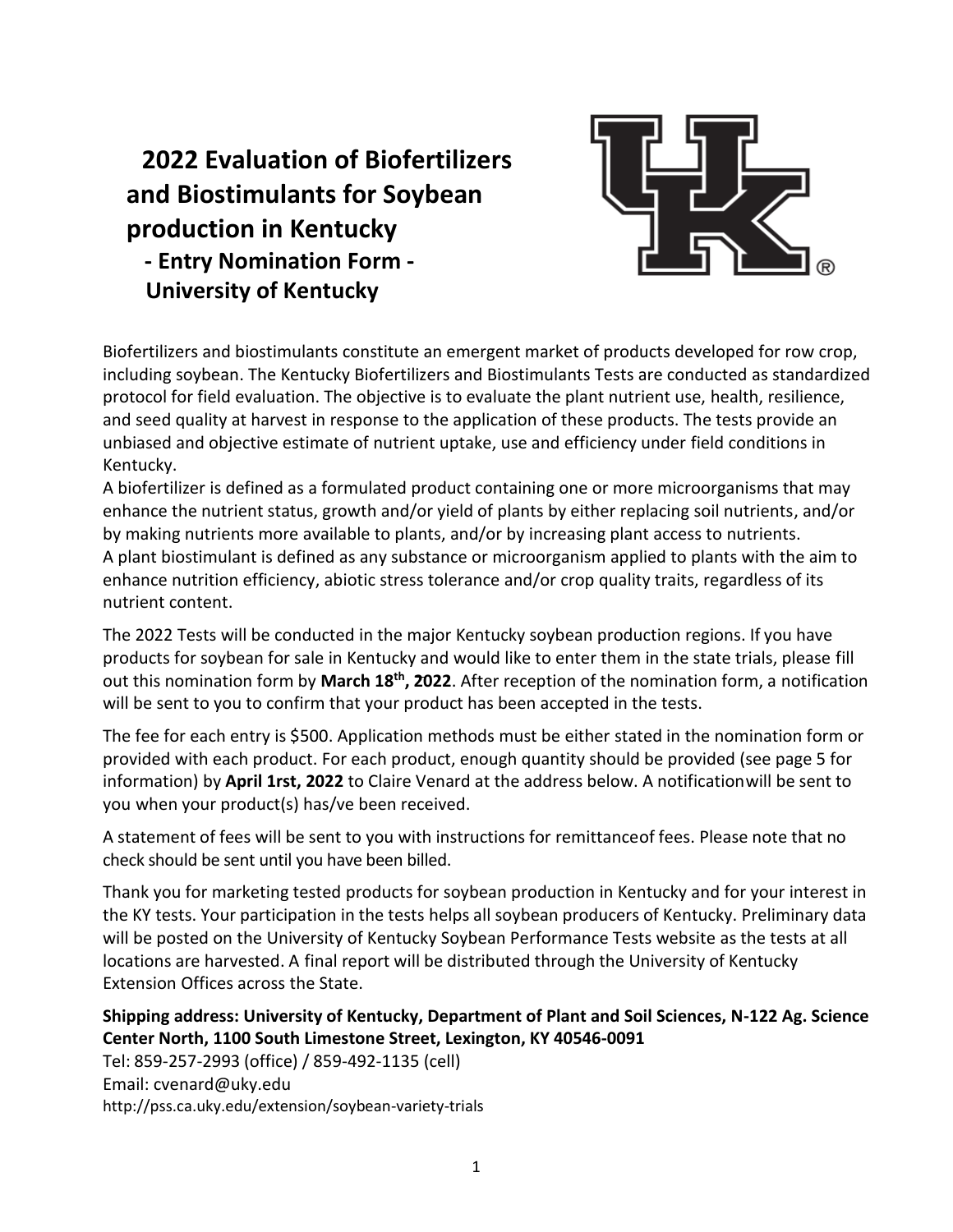## **2022 Entry form:**

Products that do not require registration with the US Environmental Protection Agency (USEPA) are accepted in the tests. The Products have to be authorized for sale and use in Kentucky.

## **Nominator name:**

## **Phone number and email address:**

## **How do you prefer to be contacted to receive the statement of fees?**

 $\Box$  By email  $\Box$  By mail

Remittance of the fees will be due 30 days after receiving the statement of fees from the Kentucky Agricultural *Experiment station.*

## **Would you like to receive printed copies of the "2022 Biofertilizers and Biostimulants for soybean production in Kentucky" report?**

A pdf version of the report will be emailed to all nominators. The printed copies and mailing are free of charge.

 $\overline{\phantom{a}}$  I don't need any printed copy. I will use the pdf version of the

report.Yes. Please mail me copy(ies).

By checking the box below, you confirm that you have read the procedures and regulations for the Evaluation of **Biofertilizers and Biostimulants for Soybean production in Kentucky Tests on page 3, and you agree with all.**

I agree

|                         | <b>Product Name and Category</b> | <b>Application Method</b> |
|-------------------------|----------------------------------|---------------------------|
| $\mathbf{1}$            |                                  |                           |
| $\mathbf{2}$            |                                  |                           |
| 3                       |                                  |                           |
| $\overline{\mathbf{4}}$ |                                  |                           |
| 5                       |                                  |                           |
| 6                       |                                  |                           |
| $\overline{\mathbf{z}}$ |                                  |                           |
| 8                       |                                  |                           |
| 9                       |                                  |                           |
| 10                      |                                  |                           |